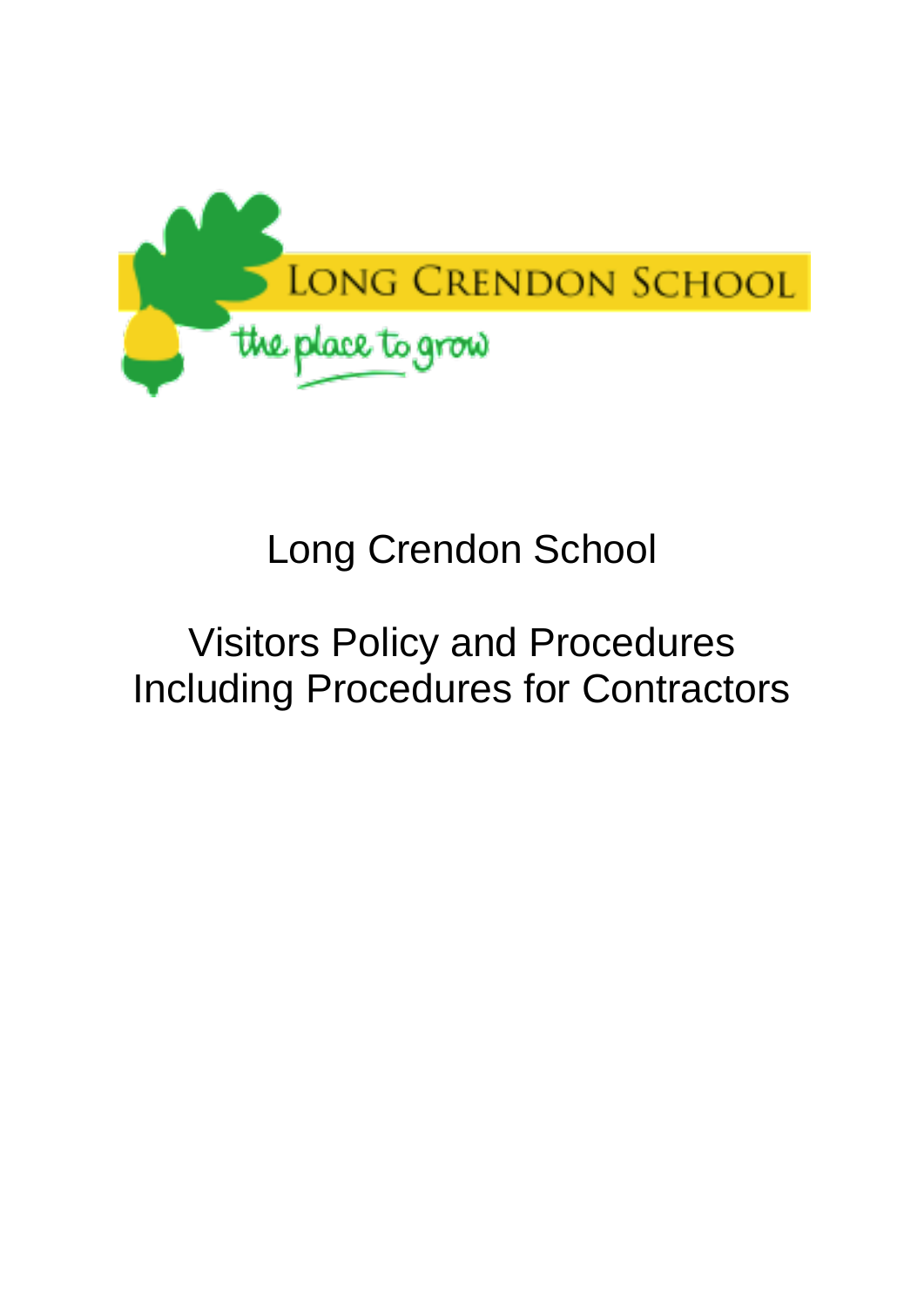## **1. Aim**

To have in place a clear protocol and procedure, which is understood and implemented by all staff, Governors, visitors and parents. The ultimate aim is to ensure that students at our school can learn and enjoy extra-curricular experiences, in an environment where they are safe from harm.

### **2. Policy statement**

Visitors are very welcome to our school, however it is our schools responsibility to ensure that the security and well-being of our pupils is uncompromised at all times.

The school has a legal duty of care for the health, safety and wellbeing of all pupils and staff. This duty of care incorporates the duty to 'safeguard' all pupils from being subjected to any form of harm or abuse. It is the responsibility of the Governing Body and the Headteacher to ensure that this duty is implemented at all times.

In performing this duty, the Governing Body recognises that there can be no complacency where child protection and safeguarding procedures are concerned. The school therefore requires that **ALL VISITORS** (without exception) comply with the following policy and procedure.

#### **3. Policy responsibility**

Our Designated Lead Person is the member of staff responsible for the implementation, coordination, dissemination and review of this policy. All breaches of this policy must be reported to the Designated Lead.

#### **4. Where and to whom the policy applies**

The school is deemed to have control and responsibility for its pupils anywhere on the school site, during normal school hours, during after school activities, and on school organised (and supervised) off-site activities.

The policy applies to:

- $\triangleright$  All teaching and non-teaching staff employed by the school
- $\triangleright$  All external visitors entering the school site during the school day or for after school activities (including supply teachers/peripatetic tutors/sports coaches and topic related visitors e.g. authors, journalists)
- $\triangleright$  All Governors of the school
- $\triangleright$  All parents (including parent helpers)
- $\triangleright$  All pupils
- ➢ Other education related personnel (County Council staff, Inspectors, health care professionals)
- ➢ Buildings and Maintenance Contractors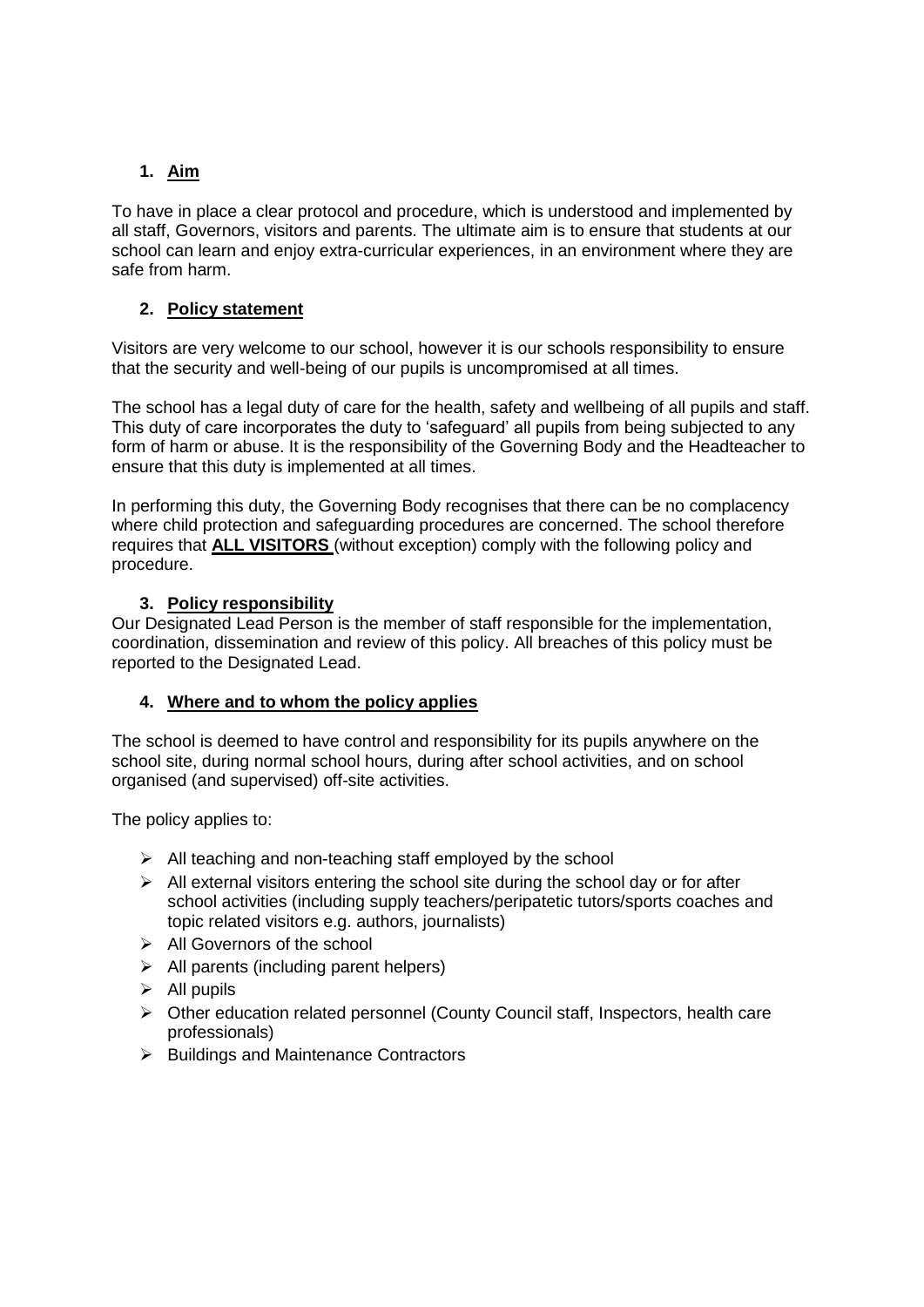## **5. Protocol and procedures**

#### 5.1 Planned visitors to the school

All visitors to the school may be asked to provide formal identification at the time of their visit

- ➢ Where possible the school office/ reception staff should be informed of all prearranged visitors to the school
- ➢ All visitors, including parents and contractors, must report to the school office/ reception first and should not enter the school via any other entrance
- $\triangleright$  At reception, all visitors must state the purpose of their visit and who has invited them. They should be ready to produce formal identification
- ➢ All visitors will be asked to sign the Visitors' Record Book (which is kept by the school office/ reception at all times), making note of their name, organisation, who they are visiting and car registration number
- $\triangleright$  All visitors will be required to wear an identification badge, the badge must remain visible throughout their visit
- $\triangleright$  Mobile Phones should be switched off whilst in school. Alternatively, they must be switched to silent and never used in view of the children. Phones should be kept in a safe and secure place.
- $\triangleright$  All visitors should be made aware of whom the designated lead is for child protection and that any safeguarding concerns should be reported to them. Written guidance may be provided to visitors containing this information
- $\triangleright$  Visitors will then be escorted to their point of contact OR their point of contact will be asked to come to the school office/ reception to receive the visitor. The contact will then be responsible for them while they are on site
- $\triangleright$  If a visitor becomes abusive or aggressive, they will be asked to leave the site immediately and warned that if they fail to leave the school grounds, police assistance will be called for
- $\triangleright$  On departing the school, visitors should leave via the school office and:
	- $\circ$  Enter their departure time in the Visitors' Record Book alongside their arrival entry
	- o Return the identification badge to the school office/ reception

#### **Please note: If a planned visitor fails to arrive with appropriate identification, they will not be permitted to have unsupervised contact with a child.**

- 5.2 Unknown/ unplanned visitors to the school
- $\triangleright$  Any visitor to the school site who is not wearing an identity badge should be challenged politely to enquire who they are and their business at the school
- ➢ They should then be escorted to the school office/ reception to sign the Visitors' Record Book and be issued with an identity badge. The procedures in 5.1 then apply.
- $\triangleright$  In the event that the visitor refuses to comply, they should be asked to leave the site immediately and the Headteacher and Deputy Headteacher (or the Teacher-in-Charge) should be informed promptly
- ➢ The Headteacher / Deputy Headteacher (or the Teacher-in-Charge) will consider the situation and decide if it is necessary to inform the police
- $\triangleright$  If an unknown / uninvited visitor becomes abusive or aggressive, they will be asked to leave the site immediately and warned that if they fail to leave the school grounds, police assistance will be called for